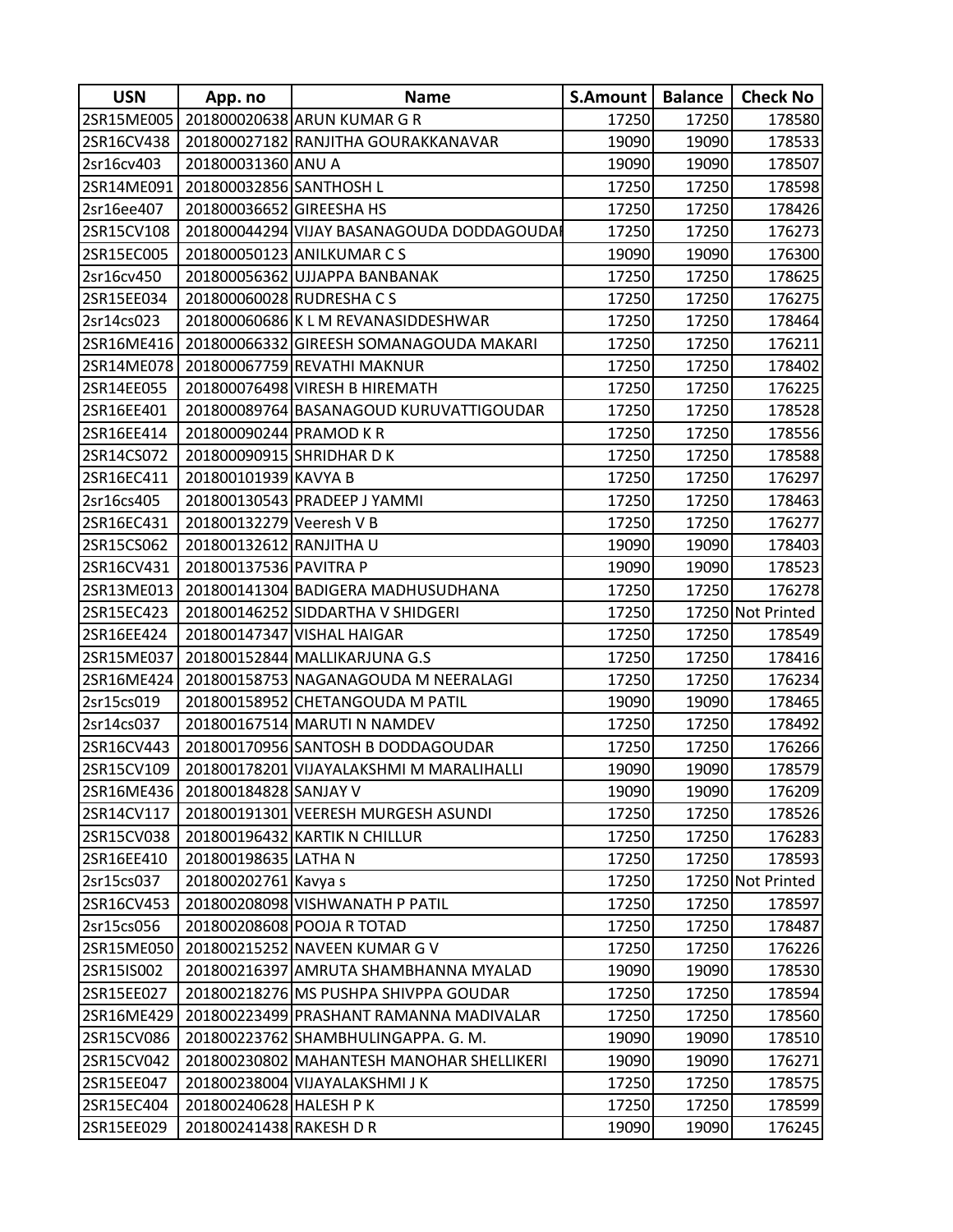| 2SR14EE047 |                           | 201800242100 SHIVARAJ K KUNDAPUR            | 17250 | 17250 | 178557            |
|------------|---------------------------|---------------------------------------------|-------|-------|-------------------|
| 2sr16cv420 | 201800242416 M PUSHPA     |                                             | 19090 |       | 19090 Not Printed |
| 2SR14CS078 |                           | 201800243803 SHWETHA BANAKAR                | 17250 | 17250 | 178521            |
| 2SR15IS025 | 201800251148 SUPRITHA S   |                                             | 19090 | 19090 | 176230            |
| 2SR14EE049 |                           | 201800251343 SPOORTHI M R                   | 17250 | 17250 | 178506            |
| 2SR14EE023 |                           | 201800257835 NAYAN PRAKASH NAGENAHALLI      | 17250 | 17250 | 178525            |
| 2SR14CV065 |                           | 201800258954 PRADEEP G KANTHANAGOUDA        | 17250 | 17250 | 178517            |
| 2SR15EC097 |                           | 201800259306 SUTRAVE SPANDANA PRABHAKAR     | 17250 | 17250 | 178417            |
| 2SR15CS088 | 201800259546 TEJA G H     |                                             | 17250 | 17250 | 176263            |
| 2SR15ME044 |                           | 201800269485 MURALIDHARA A S                | 17250 | 17250 | 176240            |
| 2SR14ME016 |                           | 201800274592 ARJUNSINGH N HANCHINAMANI      | 17250 | 17250 | 178581            |
| 2SR15EC080 | 201800278275 SHARATH GB   |                                             | 17250 | 17250 | 178512            |
| 2SR14CS031 |                           | 201800279041 KEERTI K BUDDJJANAVAR          | 17250 | 17250 | 178570            |
| 2SR15EC003 |                           | 201800285980 AISHWARYA VEERABHADRAPPA PATTA | 17250 | 17250 | 176214            |
| 2SR16EC404 | 201800299928 CHAITRA DV   |                                             | 17250 | 17250 | 178544            |
| 2SR15EC013 |                           | 201800300889 CHAITRA CHAMANAGOUDA PATIL     | 19090 | 19090 | 176298            |
| 2SR16ME410 |                           | 201800302572 DIVYASHREE B MENASINAHAL       | 17250 | 17250 | 178563            |
| 2SR15EE022 |                           | 201800304205 Naveenkumar Kumar Jyoti        | 17250 | 17250 | 176251            |
| 2SR16EC410 | 201800305133 KALLESH S B  |                                             | 17250 | 17250 | 178566            |
| 2SR15CV004 | 201800305318 AJIT P ARER  |                                             | 19090 | 19090 | 178522            |
| 2SR15ME034 |                           | 201800306915 MADHU KUMAR B HADIMANI         | 17250 | 17250 | 178511            |
| 2SR15CS083 |                           | 201800308081 SUNITA C MUDHOLAKAR            | 19090 | 19090 | 176252            |
| 2sr15ee010 | 201800313970 KAVITHA KO   |                                             | 17250 | 17250 | 178428            |
| 2SR15EC107 |                           | 201800320373 Viresh Hanchinal               | 17250 | 17250 | 176232            |
| 2SR16ME405 |                           | 201800321750 BASAVARAJA SHIVAPPA BUDER      | 17250 | 17250 | 178419            |
| 2SR15CS077 |                           | 201800326502 SHIVALEELA P MAKANUR           | 19090 | 19090 | 178540            |
| 2SR15CV023 | 201800328073 DHANRAJ A C  |                                             | 17250 | 17250 | 178561            |
| 2SR16CV411 |                           | 201800328644 H D HANUMESH                   | 17250 | 17250 | 176294            |
| 2SR16ME402 |                           | 201800335656 Anil Kumar G M                 | 17250 | 17250 | 178505            |
| 2SR15ME079 |                           | 201800341449 Sharathkumar HS                | 17250 | 17250 | 176287            |
| 2SR15EC069 | 201800344604 Rohith M U   |                                             | 17250 | 17250 | 176297            |
| 2SR15EE043 | 201800348341 SUSHMA M     |                                             | 19090 | 19090 | 178412            |
| 2sr15ee035 | 201800352623 SANJAYA PH   |                                             | 17250 | 17250 | 178425            |
| 2Sr15ee026 | 201800354833 Prasanna     |                                             | 17250 | 17250 | 178437            |
| 2SR15EC023 |                           | 201800355301 GUTTEVVA HEMAPPA KACHCHARAVI   | 17250 | 17250 | 178551            |
| 2sr16cv441 |                           | 201800357822 S M BASAVARAJ                  | 17250 | 17250 | 178422            |
| 2SR15ME033 |                           | 201800359059 MADAN PARAMESHAPPA SARAD       | 17250 | 17250 | 176268            |
| 2SR14CS055 |                           | 201800362076 RACHANA K RAJANAHALLI          | 17250 | 17250 | 178568            |
| 2sr15cs080 |                           | 201800367280 SOUMYA HOLABASAPPA KOLLI       | 17250 | 17250 | 178496            |
| 2SR15EC016 |                           | 201800369356 Miss CHANDANA K MUNDASAD       | 19090 | 19090 | 176210            |
| 2SR15EE038 |                           | 201800375914 SHARATHKUMAR D B               | 17250 | 17250 | 176222            |
| 2SR14IS021 |                           | 201800380309 POOJA R HOSMANI                | 17250 | 17250 | 176243            |
| 2SR15CV032 | 201800382042 JYOTI        |                                             | 19090 | 19090 | 178414            |
| 2sr15cs098 |                           | 201800385773 VIDYA G PATTANASHETTY          | 17250 | 17250 | 178482            |
| 2SR15IS020 | 201800387577 SAHANA MS    |                                             | 17250 | 17250 | 178444            |
| 2SR15CS093 | 201800388030 VARSHINI M B |                                             | 19090 | 19090 | 176235            |
| 2SR15CV034 | 201800391311 PAVITRA.KM   |                                             | 19090 | 19090 | 178548            |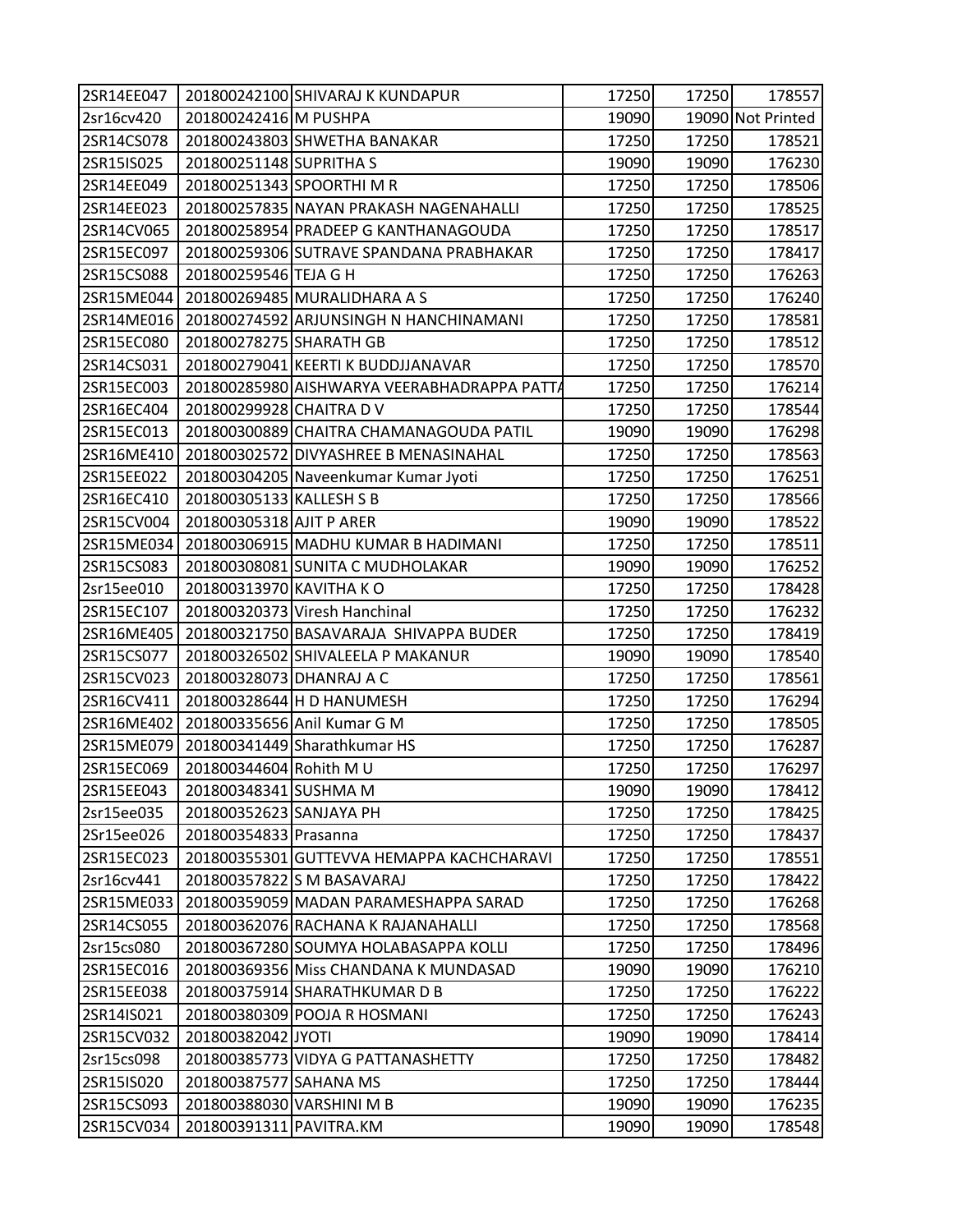| 2SR15ME098 |                          | 201800395170 Veerabhadrayya p m             | 17250 | 17250 | 176269 |
|------------|--------------------------|---------------------------------------------|-------|-------|--------|
| 2SR14EC031 | 201800397954 Kavya.M.S   |                                             | 17250 | 17250 | 178407 |
| 2SR15CS071 |                          | 201800504094 SAMPRITHA P. V                 | 17250 | 17250 | 178540 |
| 2SR15EC093 |                          | 201800515257 SUNEETHA N H                   | 19090 | 19090 | 176247 |
| 2SR16ME411 |                          | 201800517986 DRUVAKUMAR SHAMBHU BHOSALE     | 17250 | 17250 | 178508 |
| 2SR16ME423 | 201800520297 MOHAN H R   |                                             | 17250 | 17250 | 176282 |
| 2SR15CS001 |                          | 201800529925 A POOJA AJJAYYA                | 17250 | 17250 | 178569 |
| 2SR15EE039 | 201800531028 SHILPA C B  |                                             | 17250 | 17250 | 178408 |
| 2SR15CS075 |                          | 201800536558 SANGEETHA V H                  | 17250 | 17250 | 178536 |
| 2SR15CV057 |                          | 201800545427 MANALI M MEHARWADE             | 17250 | 17250 | 178596 |
| 2sr15cs013 |                          | 201800550720 ASHWINI RAMESH BADIGER         | 17250 | 17250 | 178469 |
| 2SR15CS046 | 201800557668 MEGHA M R   |                                             | 17250 | 17250 | 176257 |
| 2SR16CV424 |                          | 201800565492 MARULASIDDANAGOUDA P           | 17250 | 17250 | 178502 |
| 2SR17CV407 |                          | 201800571519 DAYANAND SANNABASAPPA SUNKAD   | 17250 | 17250 | 178611 |
| 2SR15EE037 |                          | 201800576656 SHARAN DEEP K M                | 19090 | 19090 | 176270 |
| 2SR15CV066 |                          | 201800582563 PRAMOD UMESH HALLIKERI         | 19090 | 19090 | 176272 |
| 2SR13EC110 | 201800587737 Yashoda k v |                                             | 17250 | 17250 | 178600 |
| 2SR15IS022 |                          | 201800589631 SNEHA SOMASHEKAR ANGADI        | 17250 | 17250 | 178455 |
| 2sr15ee017 |                          | 201800590033 Manjunath Mahadevappa Ullagadd | 17250 | 17250 | 178623 |
| 2SR15EC066 | 201800591556 RAMYA G     |                                             | 17250 | 17250 | 176256 |
| 2SR15IS012 | 201800594292 N ANUSHA    |                                             | 17250 | 17250 | 178538 |
| 2SR15CV015 | 201800605470 AVINASH M R |                                             | 17250 | 17250 | 176242 |
| 2SR15CV040 | 201800610664 LAVANYA A   |                                             | 19090 | 19090 | 178413 |
| 2SR15EC062 |                          | 201800611855 PRAVEEN U HULLATTI             | 17250 | 17250 | 176284 |
| 2SR17CV426 |                          | 201800631969 PRIYANKA S BHARAMAPPANAVAR     | 17250 | 17250 | 178610 |
| 2SR15EC096 |                          | 201800642719 SUPRIYA M KERAKKANAVAR         | 19090 | 19090 | 178585 |
| 2SR15EC053 | 201800650457 NANDINI N V |                                             | 19090 | 19090 | 176248 |
| 2SR16CV092 |                          | 201800700240 SANJAY VINAYAK HEDDERI         | 17250 | 17250 | 178607 |
| 2SR15ME015 |                          | 201800700565 Chandru m dhuleholi            | 17250 | 17250 | 178541 |
| 2SR15ME089 |                          | 201800700615 SURESH SAJJAN                  | 17250 | 17250 | 176281 |
| 2SR14IS002 | 201800707505 Amrutha B S |                                             | 17250 | 17250 | 176231 |
| 2SR16CS410 |                          | 201800707655 Miss SUPRIYA M NONAVINAKERI    | 17250 | 17250 | 176239 |
| 2sr14cs052 |                          | 201800707735 PRASANNAKUMAR DHAVANDE         | 17250 | 17250 | 178493 |
| 2sr16cs083 |                          | 201800708458 SHIVAKUMAR U ARALIMARAD        | 17250 | 17250 | 178458 |
| 2SR16CV091 |                          | 201800710090 SANJAY G NEELAGUND             | 17250 | 17250 | 178605 |
| 2sr16is026 |                          | 201800720050 PRATIBHA MALLIKARJUN GYANAPPAN | 17250 | 17250 | 178621 |
| 2sr16cs098 |                          | 201800727627 SWATI MANJUNATH HUNAGINAHALLI  | 19090 | 19090 | 178481 |
| 2SR16ME420 |                          | 201800729105 MANOJ ASHOK NADIGER            | 17250 | 17250 | 176207 |
| 2SR16IS003 | 201800730413 C.M.SEEMA   |                                             | 17250 | 17250 | 178452 |
| 2SR16ME438 |                          | 201800730885 Shreedhara R savukara          | 17250 | 17250 | 176208 |
| 2SR14ME041 | 201800730952 KOTRESH M H |                                             | 17250 | 17250 | 178411 |
| 2sr14cs041 |                          | 201800738828 MEGAHANA M PUJAR               | 17250 | 17250 | 178470 |
| 2SR15CS079 |                          | 201800739686 SHRINIVAS MARUTI VADAVI        | 17250 | 17250 | 178404 |
| 2sr16cs064 | 201800740575 POOJA M.S   |                                             | 17250 | 17250 | 178460 |
| 2SR15CV102 | 201800747631 SWARAJ G D  |                                             | 17250 | 17250 | 176274 |
| 2sr15cs024 | 201800748624 DIVYA R M   |                                             | 19090 | 19090 | 178421 |
| 2SR16EE021 |                          | 201800748648 RAJU K WADERAHALLI             | 17250 | 17250 | 178439 |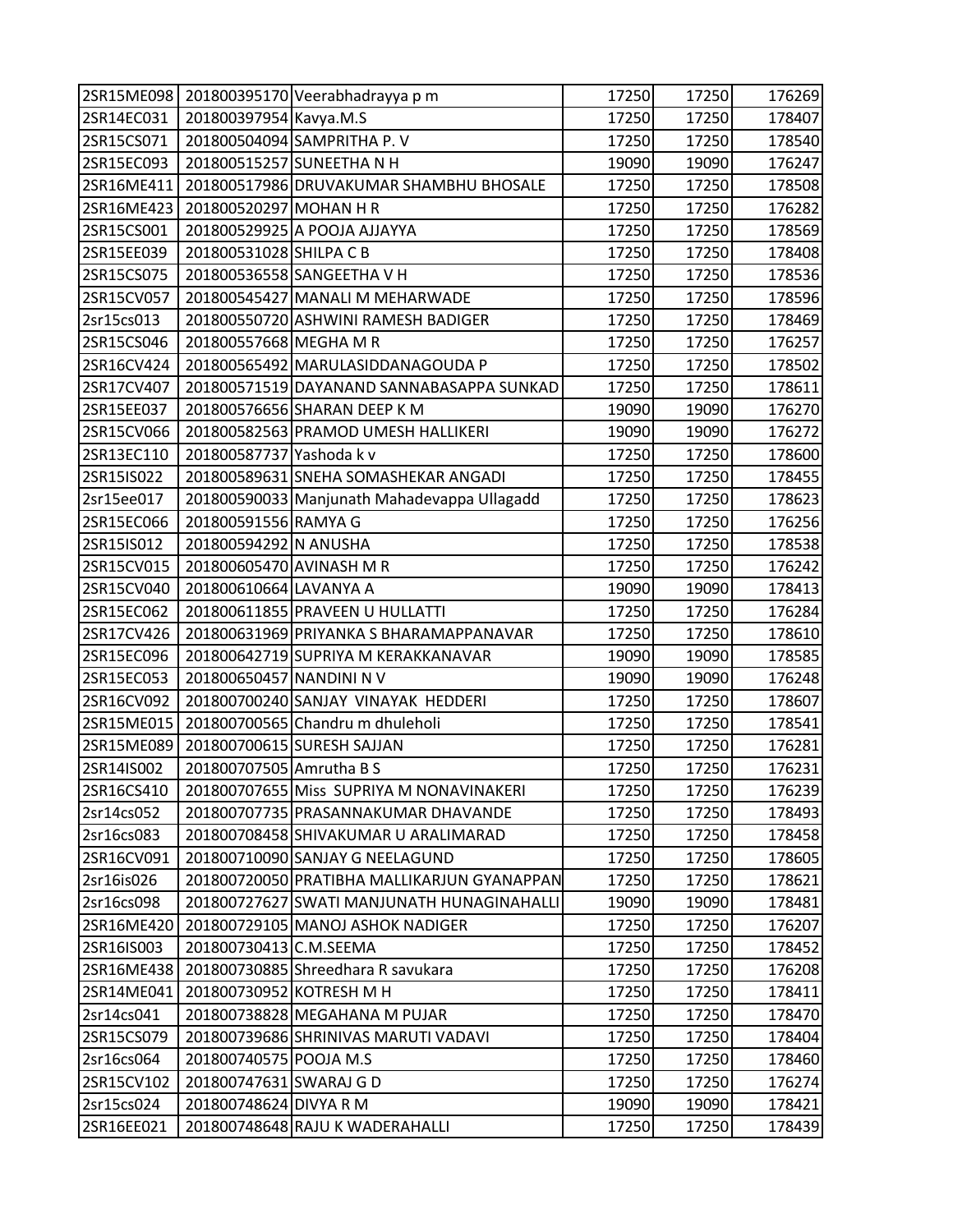| 2SR16CV436 |                          | 201800751310 Mr. PRASHANT GANAPATI SUNAGAR  | 17250 | 17250 | 176289        |
|------------|--------------------------|---------------------------------------------|-------|-------|---------------|
| 2SR14IS020 | 201800754121 PAVITRA B   |                                             | 17250 | 17250 | 178406        |
| 2SR14EC004 | 201800756411 ARPITHA P   |                                             | 17250 | 17250 | 178536        |
| 2SR15ME043 | 201800758333 MOHAN P H   |                                             | 17250 | 17250 | 176253        |
| 2sr15cs007 | 201800767120 ANITHA B V  |                                             | 17250 | 17250 | 178467        |
| 2SR15EC012 | 201800768421 BHAVANA H C |                                             | 19090 | 19090 | 176299        |
| 2sr14me090 |                          | 201800771437 SANKETH B JADHAV               | 17250 | 17250 | 178423        |
| 2sr14cs001 |                          | 201800776135 ABHILASH GOWDA GB              | 17250 |       | 17250 N178462 |
| 2sr16cv079 |                          | 201800780767 RAKSHITHA K R                  | 17250 | 17250 | 178636        |
| 2SR15EC007 |                          | 201800790331 Anusha P Potadar               | 17250 | 17250 | 178576        |
| 2SR14ME039 |                          | 201800791404 KIRAN KUMAR. V                 | 17250 | 17250 | 178410        |
| 2SR15CS073 | 201800794236 SANDEEP K H |                                             | 17250 | 17250 | 178504        |
| 2sr16cv082 | 201800806993 RANJINI H N |                                             | 17250 | 17250 | 178618        |
| 2SR15ME038 |                          | 201800809450 MANGALA BASAVARAJ KASHI        | 17250 | 17250 | 178553        |
| 2SR16EE005 |                          | 201800815741 BHANUPRIYA N                   | 17250 | 17250 | 178438        |
| 2SR16IS015 | 201800816745 M C NAGARAJ |                                             | 17250 | 17250 | 178441        |
| 2sr16cv098 |                          | 201800823575 SHWETA MAHADEVAPPA NAREGAL     | 19090 | 19090 | 178629        |
| 2sr15cv101 |                          | 201800828587 SUSHMITA MALLIKARJUN HALANAGOL | 19090 | 19090 | 178622        |
| 2SR15IS004 | 201800830896 ANUSHA H R  |                                             | 17250 | 17250 | 178527        |
| 2SR16EC400 |                          | 201800835120 ABHISHEK H M                   | 17250 | 17250 | 178545        |
| 2sr16ee032 | 201800835663 SNEHA N     |                                             | 17250 | 17250 | 178432        |
| 2SR14CS024 | 201800838103 KV POOJA    |                                             | 17250 | 17250 | 178571        |
| 2SR16IS014 | 201800839302 MEGHA M     |                                             | 17250 | 17250 | 178449        |
| 2sr16cv029 |                          | 201800842847 DEEPA RAMAPPANAVAR             | 19090 | 19090 | 178637        |
| 2sr16cs039 | 201800844107 KAVYA VB    |                                             | 17250 | 17250 | 178485        |
| 2sr16cs109 |                          | 201800849721 VISHWANATH V KALAPPANAVAR      | 17250 | 17250 | 178499        |
| 2sr16ee028 |                          | 201800851050 SHARATH S PATIL                | 17250 | 17250 | 178424        |
| 2sr16cs094 | 201800851285 SUPRIYA R   |                                             | 17250 | 17250 | 178480        |
| 2sr16cs074 | 201800854804 SOWMYA S M  |                                             | 17250 | 17250 | 178474        |
| 2SR15ME102 |                          | 201800857964 VINAYAK D BADIGER              | 17250 | 17250 | 176280        |
| 2SR15IS009 |                          | 201800867478 CHETAN GANGADHARIAH HIREMATH   | 19090 | 19090 | 176267        |
| 2SR15CV052 |                          | 201800868238 MEGHANA MC                     | 17250 | 17250 | 176254        |
| 2sr16cs086 | 201800869430 H.R.SHRUTHI |                                             | 17250 | 17250 | 178472        |
| 2SR16CV047 |                          | 201800872291 MADHU.B.ANGADI                 | 17250 | 17250 | 178608        |
| 2sr16cs076 |                          | 201800874126 SAMARTH UMASHANKAR KORISHETTA  | 17250 | 17250 | 178471        |
| 2sr16cs004 |                          | 201800874582 AKSHATA G MARIGOUDAR           | 17250 | 17250 | 178488        |
| 2sr16cs061 |                          | 201800875435 NIVEDITHA SHIVAJI GUNGERA      | 17250 | 17250 | 178478        |
| 2SR15EC019 |                          | 201800876447 GANAPPA MALLAPPA ARALI         | 17250 | 17250 | 178513        |
| 2SR17CV433 |                          | 201800879435 SHAMBULINGAYYA V HIREMATH      | 17250 | 17250 | 178603        |
| 2SR15EE040 | 201800889881 SHILPA G.P. |                                             | 19090 | 19090 | 178573        |
| 2SR17CV437 |                          | 201800890145 VINAYAKUMAR BALLARI            | 17250 | 17250 | 178612        |
| 2SR15ME063 |                          | 201800890558 RAMESH VEERABHADRAPPA HULLAMA  | 17250 | 17250 | 176222        |
| 2SR14EC027 |                          | 201800895001 JYOTHI S GANGANNAVAR           | 17250 | 17250 | 178547        |
| 2SR14EC052 |                          | 201800895088 NIKHITHA MU                    | 17250 | 17250 | 176260        |
| 2SR15ME101 |                          | 201800897956 VINAY KUMAR S V                | 17250 | 17250 | 176279        |
| 2SR15CV033 |                          | 201800898443 JYOTI R BANAKAR                | 19090 | 19090 | 178586        |
| 2sr16cs102 | 201800900584 VARSHITHA J |                                             | 17250 | 17250 | 178459        |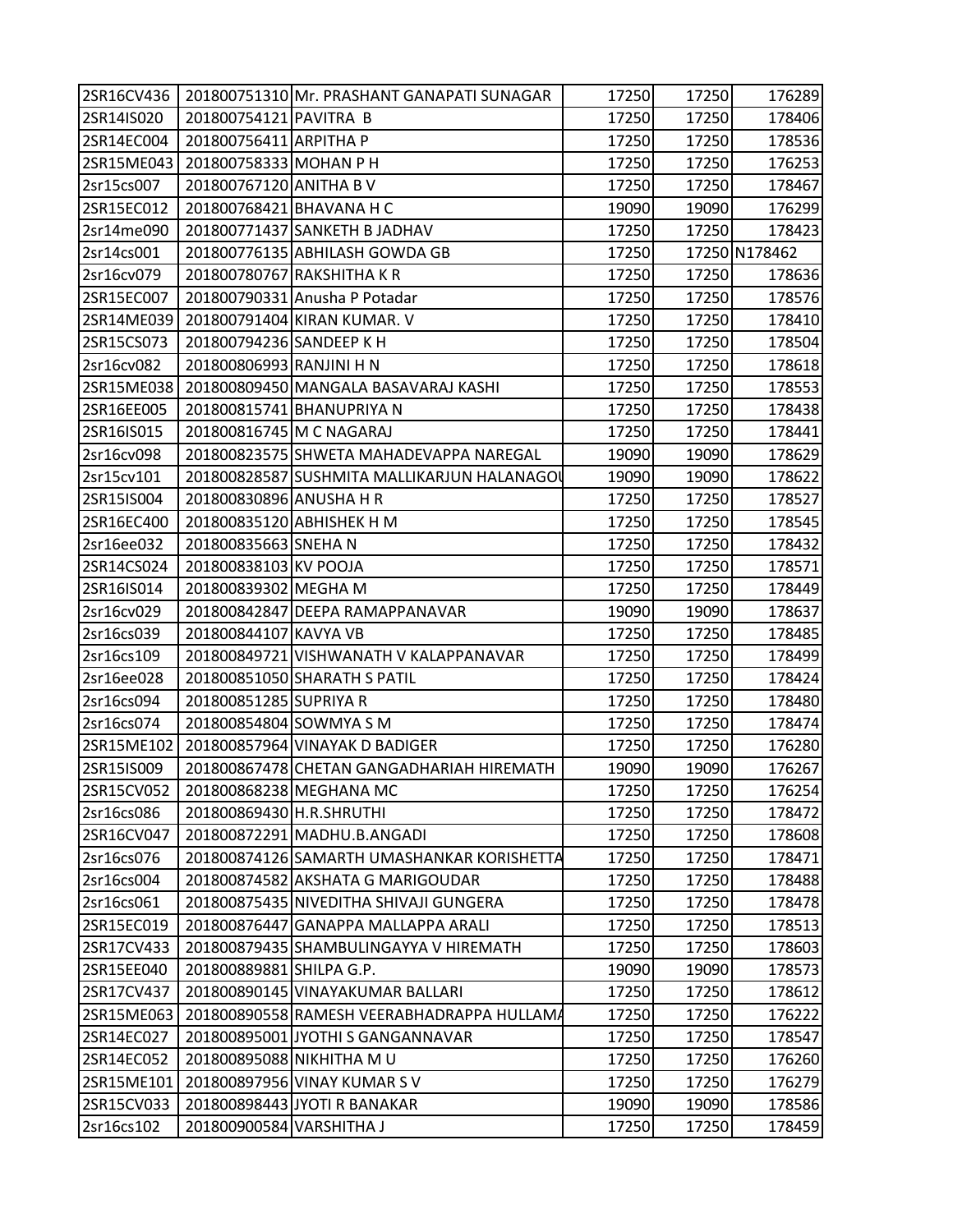| 2SR14EE035 |                          | 201800902841 ROOPA BASAPPA RADDI          | 17250 | 17250 | 178590 |
|------------|--------------------------|-------------------------------------------|-------|-------|--------|
| 2sr16cv004 |                          | 201800907812 AISHWARYA D.S.               | 17250 | 17250 | 178620 |
| 2SR14ME087 |                          | 201800907834 H SANDEEP KUMAR              | 17250 | 17250 | 178583 |
| 2sr17cv422 | 201800911495 PRAJWAL.D.R |                                           | 17250 | 17250 | 178601 |
| 2SR15ME064 | 201800915959 ROHITH S    |                                           | 17250 | 17250 | 178405 |
| 2SR16IS017 | 201800917869 NANDINI M   |                                           | 17250 | 17250 | 178447 |
| 2SR16CV107 |                          | 201800918763 VIJAYALAKSHMI K G            | 4090  | 4090  | 178609 |
| 2SR15EC049 | 201800919719 MEGHA S S   |                                           | 19090 | 19090 | 176261 |
| 2sr16cv045 |                          | 201800921762 LATHA ASHOK BYADAGI          | 17250 | 17250 | 178638 |
| 2SR15EE049 | 201800922054 VIRESH G S  |                                           | 19090 | 19090 | 178409 |
| 2SR16CV449 |                          | 201800928688 SUSHMA M JALI                | 17250 | 17250 | 178554 |
| 2sr16cv050 |                          | 201800936065 MANJUNATH VEERAPPA MADARADDI | 17250 | 17250 | 178633 |
| 2sr16cs057 | 201800945221 NETHRA B R  |                                           | 17250 | 17250 | 178479 |
| 2SR16ME403 |                          | 201800951555 ANJANEYA S PUJAR             | 17250 | 17250 | 178531 |
| 2sr16cs090 | 201800962136 SHRIDHAR CL |                                           | 17250 | 17250 | 178466 |
| 2sr16ee009 | 201800963886 DEEKSHA G S |                                           | 17250 | 17250 | 178431 |
| 2SR16IS025 |                          | 201800966802 PRASAD LADWA                 | 17250 | 17250 | 178448 |
| 2SR15CV081 | 201800967688 SANJAY MT   |                                           | 17250 | 17250 | 178510 |
| 2SR15CS052 | 201800968006 NIKITHA T   |                                           | 17250 | 17250 | 178578 |
| 2sr16cv067 |                          | 201800976201 POOJA RAGHAVENDRA KADARAMAND | 17250 | 17250 | 178631 |
| 2sr16cs059 |                          | 201800978245 NIKITA GUDDAD                | 17250 | 17250 | 178490 |
| 2SR16IS018 | 201800981259 NIKITHA HN  |                                           | 17250 | 17250 | 178453 |
| 2sr16cv063 |                          | 201800994019 PALLAVI MAHADEVAPPA ALUR     | 19090 | 19090 | 178630 |
| 2SR16IS008 | 201800995549 Karthik P S |                                           | 17250 | 17250 | 178440 |
| 2SR15EC101 | 201800996025 Veena B G   |                                           | 17250 | 17250 | 178546 |
| 2sr16cs108 |                          | 201800997365 VINUTA GANIGER               | 17250 | 17250 | 178483 |
| 2sr16cs050 |                          | 201801002878 MANOHAR LA                   | 17250 | 17250 | 178497 |
| 2SR16IS036 |                          | 201801015739 TEJASHWINI R KENCHAYIKOPPA   | 17250 | 17250 | 178446 |
| 2sr16ee012 |                          | 201801023962 MADHU MATTURA                | 17250 | 17250 | 178427 |
| 2sr16cs110 |                          | 201801034629 YASHAVANTH KRISHNA TS        | 17250 | 17250 | 178500 |
| 2sr16cs066 |                          | 201801036982 PRIYANKA N SUNKAPUR          | 17250 | 17250 | 178491 |
| 2sr17cv427 | 201801047587 PUSHPA R    |                                           | 17250 | 17250 | 178628 |
| 2SR16IS027 | 201801052444 PRIYANKA    |                                           | 17250 | 17250 | 178454 |
| 2SR16CS402 |                          | 201801071506 MISS MADHURIS TUPPAD         | 17250 | 17250 | 176238 |
| 2SR15EC010 |                          | 201801082808 ASHARANI H B                 | 17250 | 17250 | 178418 |
| 2SR15EE041 |                          | 201801082934 SRIKRISHNA REDDY H K         | 19090 | 19090 | 176250 |
| 2SR15CS060 | 201801085445 RAJU J S    |                                           | 17250 | 17250 | 176237 |
| 2SR15EE020 | 201801086256 NAGARAJ C V |                                           | 17250 | 17250 | 178434 |
| 2SR15CS082 | 201801091842 SUNIL CM    |                                           | 17250 | 17250 | 178503 |
| 2SR15EC089 |                          | 201801092051 SNEHA.NAGARAJ.ANGADI         | 17250 | 17250 | 178543 |
| 2SR15CS058 |                          | 201801094951 PRASANNA KUMARA K            | 17250 | 17250 | 178502 |
| 2SR16EC425 | 201801095852 SEEMA B R   |                                           | 17250 | 17250 | 176276 |
| 2SR15CS026 | 201801101146 H VEENA     |                                           | 19090 | 19090 | 178520 |
| 2SR15EC090 |                          | 201801110855 SOUJANYA .A .B               | 19090 | 19090 | 178589 |
| 2SR15EE033 | 201801128876 ROJA R      |                                           | 17250 | 17250 | 178558 |
| 2SR15ME029 | 201801128889 KARTHIK M P |                                           | 17250 | 17250 | 176206 |
| 2SR15CV036 | 201801129095 KAVYA M N   |                                           | 19090 | 19090 | 178401 |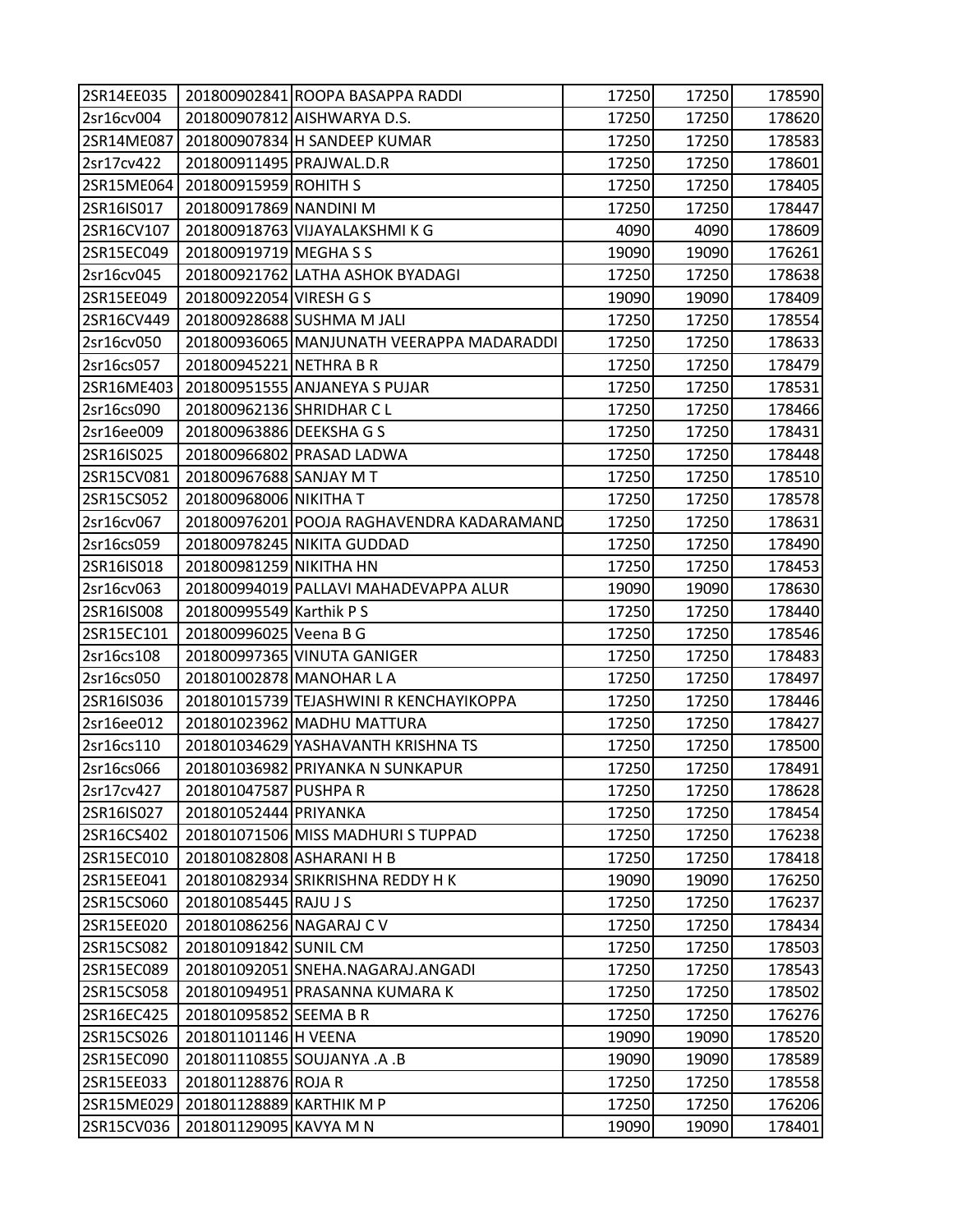| 2SR15EE032 |                            | 201801129624 ROHITKUMARA TD                 | 17250 | 17250 | 176246            |
|------------|----------------------------|---------------------------------------------|-------|-------|-------------------|
| 2SR15ME020 |                            | 201801132852 GIREESH SHIVANANDAPPA KURUBAR  | 17250 | 17250 | 178542            |
| 2SR16EE403 | 201801135104 CHAITRA G P   |                                             | 19090 | 19090 | 178592            |
| 2sr15cs020 |                            | 201801137028 CHETHANA L G                   | 17250 | 17250 | 178468            |
| 2SR15CS089 | 201801139560 TEJASWINI K G |                                             | 17250 | 17250 | 176258            |
| 2SR15EE003 |                            | 201801145036 AMARESHWARA M R                | 17250 | 17250 | 178435            |
| 2SR15CS087 | 201801159181 TANUJA BT     |                                             | 17250 | 17250 | 176263            |
| 2SR15ME048 | 201801160454 Naveen D R    |                                             | 17250 |       | 17250 Not Printed |
| 2SR15CS102 | 201801171414 VINUTHA G     |                                             | 17250 | 17250 | 178578            |
| 2SR15CV076 | 201801172101 Rekha KM      |                                             | 19090 | 19090 | 176224            |
| 2SR16EE016 | 201801173212 NAVEEN        |                                             | 17250 | 17250 | 178436            |
| 2sr17ee401 | 201801179391 Divya G S     |                                             | 17250 | 17250 | 178430            |
| 2sr16cs073 |                            | 201801184268 REKHA BELLARY                  | 17250 | 17250 | 178475            |
| 2sr15ee014 |                            | 201801185217 LIKHIT BASAVARAJAPPA AJJAPPANA | 17250 | 17250 | 178627            |
| 2SR16CV421 |                            | 201801186015 MADANKUMAR MALAKAPPA MALLAD    | 17250 | 17250 | 176293            |
| 2SR15EC070 | 201801186411 ROJA H        |                                             | 17250 | 17250 | 178559            |
| 2sr16cs096 |                            | 201801188465 SUSHMA BASAVRAJ PATTANSHETTY   | 17250 | 17250 | 178489            |
| 2sr16cs009 |                            | 201801199062 ANUSHA SANKANNANAVAR           | 17250 | 17250 | 178495            |
| 2SR15ME077 |                            | 201801210149 SHARATHKUMAR.H.G               | 17250 | 17250 | 176286            |
| 2sr16cs093 |                            | 201801212160 SUPRIYA YALLAPPA KACHAVI       | 17250 | 17250 | 178476            |
| 2SR15CV035 |                            | 201801214467 KAMALA S BATTAL                | 17250 | 17250 | 178555            |
| 2SR15CS061 | 201801216123 RANJITHA S    |                                             | 19090 | 19090 | 176223            |
| 2SR15ME078 |                            | 201801217107 SHASHIKUMAR O M                | 17250 | 17250 | 178518            |
| 2SR15EC036 |                            | 201801217209 MADEVI BELUR                   | 17250 | 17250 | 178552            |
| 2SR15CS074 |                            | 201801221632 SANGEETA SURESH PATIL          | 17250 | 17250 | 178583            |
| 2SR15EC103 | 201801233292 Vidya k       |                                             | 17250 | 17250 | 178567            |
| 2SR15CV083 |                            | 201801235731 SANTHOSH P N                   | 17250 | 17250 | 178602            |
| 2SR16ME426 |                            | 201801238096 NINGAPPA SHIVAJI SAKALI        | 17250 | 17250 | 178534            |
| 2SR15CV091 | 201801246852 SIDDESH S     |                                             | 17250 | 17250 | 178614            |
| 2SR15CV029 | 201801249254 HARISH S B    |                                             | 17250 | 17250 | 178584            |
| 2SR15EE044 | 201801253184 M K Sushma    |                                             | 19090 | 19090 | 178537            |
| 2SR15CS022 |                            | 201801253482 DIVYA H MALAGI                 | 17250 | 17250 | 176249            |
| 2SR16CV407 |                            | 201801257217 CHANNABASAVA BELLAD            | 17250 | 17250 | 176290            |
| 2SR15CV085 | 201801257609 SEEMA G N     |                                             | 19090 | 19090 | 178514            |
| 2SR15EC074 |                            | 201801259544 SAHANASHREE S N                | 17250 | 17250 | 178595            |
| 2SR16CV437 |                            | 201801260120 PRIYANKA KRISHNA RAMAJI        | 17250 | 17250 | 178574            |
| 2SR13EE032 |                            | 201801263090 RAMESH MARALINGAPPA JAGATI     | 17250 | 17250 | 178420            |
| 2SR15CV005 |                            | 201801277688 AKASH M RAIKAR                 | 19090 | 19090 | 176291            |
| 2SR15CS032 | 201801289116 ISHWARYA PC   |                                             | 19090 | 19090 | 176255            |
| 2SR15CV077 |                            | 201801306053 RENUKA GOVINDAPPA BHANUVALLI   | 19090 | 19090 | 178524            |
| 2sr15ee046 | 201801307301 VIDYD J       |                                             | 19090 | 19090 | 178626            |
| 2SR15CS040 | 201801314983 LAKSHMI TJ    |                                             | 17250 | 17250 | 176265            |
| 2sr17cv431 |                            | 201801319782 RAVINDRA TAMMANAPPA            | 17250 | 17250 |                   |
| 2sr15cs054 |                            | 201801322250 POOJA NYAMATHI                 | 19090 |       | 19090 Not Printed |
| 2SR16CV427 | 201801327418 N B DARSHAN   |                                             | 17250 | 17250 | 178587            |
| 2SR15ME052 |                            | 201801330607 NIRANJAN GOWDA K M             | 17250 | 17250 | 176241            |
| 2SR16EC430 | 201801394829 VEERESH N A   |                                             | 19090 | 19090 | 176213            |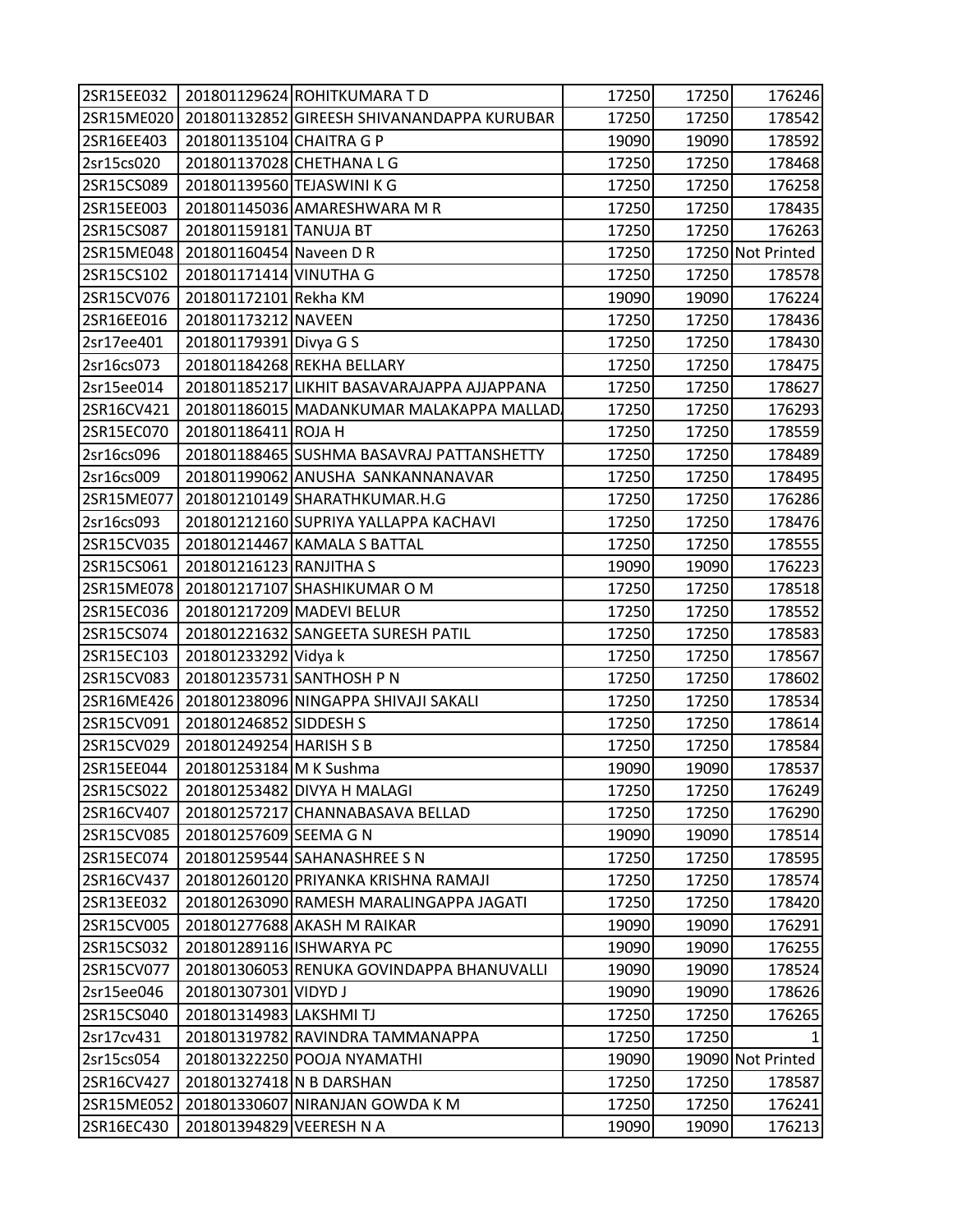| 2SR16EE002 |                              | 201801402673 ANIL KUMAR M C               | 17250 | 17250 | 178433            |
|------------|------------------------------|-------------------------------------------|-------|-------|-------------------|
| 2sr17ec024 |                              | 201801405358 NISHA B SHINDHE              | 19090 |       | 19090 Not Printed |
| 2SR16IS005 | 201801413386 DIVYA R         |                                           | 17250 | 17250 | 178450            |
| 2sr16cs103 |                              | 201801416725 VEENA RAJU BIJAPUR           | 17250 | 17250 | 178484            |
| 2sr16cs048 | 201801420136 MANASA M        |                                           | 17250 | 17250 | 178498            |
| 2SR16IS011 | 201801427812 KAVYA G N       |                                           | 17250 | 17250 | 178443            |
| 2SR16ME406 | 201801435587 BASAVESHA J     |                                           | 19090 | 19090 | 178562            |
| 2SR16IS009 | 201801437312 KARTHIK S       |                                           | 17250 |       | 17250 Not Printed |
| 2sr16cv012 | 201801444487 ANUSHA K. N     |                                           | 17250 | 17250 | 178615            |
| 2sr16cv103 | 201801455776 SPOORTHI DR     |                                           | 19090 | 19090 | 178641            |
| 2sr16cs069 |                              | 201801469161 Rakhi T Meharwade            | 17250 | 17250 | 178478            |
| 2sr16cv101 |                              | 201801469801 SINDHU L DABEER              | 19090 | 19090 | 178635            |
| 2SR16CV430 | 201801470330 NANDHINI SL     |                                           | 19090 | 19090 | 178515            |
| 2sr16cv084 | 201801482446 RANJITHA K B    |                                           | 19090 | 19090 | 178617            |
| 2sr16cs015 |                              | 201801482848 ARUN KUMAR H V               | 17250 | 17250 | 178457            |
| 2sr16cv026 |                              | 201801486112 SHASHIKUMAR DK               | 19090 | 19090 | 178619            |
| 2SR14IS028 | 201801498214 PRIYA PATIL     |                                           | 17250 | 17250 | 178452            |
| 2SR16ME005 | 201801511895 Adithya c v     |                                           | 17250 |       | 17250 Not Printed |
| 2sr18me012 | 201801519658 H G Lingaraj    |                                           | 17250 | 17250 | 176201            |
| 2SR16ME421 |                              | 201801531441 MANJUNATH NEELAPPA SAPPIN    | 17250 | 17250 | 176233            |
| 2SR16ME439 |                              | 201801541366 SHUBHAM MAPARI               | 17250 | 17250 | 176212            |
| 2SR15EE048 |                              | 201801542532 VINAYKUMAR SURESH DONGE      | 17250 | 17250 | 178529            |
| 2sr16ee020 |                              | 201801549105 PRASANNA NAGAPPA SHAMANUR    | 17250 | 17250 | 178429            |
| 2SR15CV071 |                              | 201801550605 PRIYANKA ARUN RAIKAR         | 4090  | 4090  | 178564            |
| 2sr16cs055 | 201801557344 NANDINI KG      |                                           | 17250 | 17250 | 178473            |
| 2SR15CS081 |                              | 201801567093 SUCHETHA KADABAGERI          | 17250 | 17250 | 176259            |
| 2sr16cs042 |                              | 201801584537 KOTRESH PRASAD T M           | 4090  | 4090  | 178456            |
| 2SR14CV123 |                              | 201801589620 VINAY K BALLARI              | 17250 | 17250 | 178518            |
| 2SR14IS001 |                              | 201801595319 AMITH M HIREMATH             | 17250 | 17250 | 178442            |
| 2sr16cv049 |                              | 201801595926 MAMATA SHIVAPPA GOURAKKALAVA | 17250 | 17250 | 178639            |
| 2SR14CS035 |                              | 201801597278 MAMATHA.G.R                  | 17250 | 17250 | 176264            |
| 2SR14IS023 | 201801603548 PUJA TM         |                                           | 17250 | 17250 | 176244            |
| 2sr16cs062 | 201801604635 POOJA HE        |                                           | 17250 | 17250 | 178486            |
| 2SR16EC402 | 201801611807 ANUSHA H G      |                                           | 17250 | 17250 | 176295            |
| 2SR16CV418 |                              | 201801613235 LOHITHKUMAR M B              | 17250 | 17250 | 176285            |
| 2SR16CV447 |                              | 201801628597 SUJAYKUMAR K S               | 17250 | 17250 | 178520            |
| 2sr16cv081 | 201801629442 RAMYA R G       |                                           | 17250 | 17250 | 178640            |
| 2sr16cv108 |                              | 201801635503 VIKAS BASANAGOUDRA           | 17250 |       | 17250 Not Printed |
| 2SR16CV448 |                              | 201801644222 SUMA M POLICEGOUDAR          | 19090 | 19090 | 178532            |
| 2sr16cs010 | 201801656880 APOORVA         |                                           | 17250 | 17250 | 178494            |
| 2SR14EC090 | 201801666532 Shruthi J kalal |                                           | 17250 | 17250 | 178572            |
| 2SR16CV451 |                              | 201801690938 VIJAYKUMAR JIGALI            | 17250 | 17250 | 176292            |
| 2SR15EC073 | 201801837159 SAHANA S        |                                           | 17250 | 17250 | 178565            |
| 2SR15CV046 |                              | 201801962106 MAMATA SHIVAPPA KUSAGUR      | 17250 | 17250 | 178415            |
| 2SR16EC419 |                              | 201801980378 PRATIKSHA SANJAY BHENDIGERI  | 17250 | 17250 | 176236            |
| 2SR15EC020 |                              | 201801983495 GAYATRI MALANAYAKANALLI      | 17250 | 17250 | 178592            |
| 2SR14IS027 |                              | 201801988585 Preeti shivanand bidari      | 17250 | 17250 | 178446            |